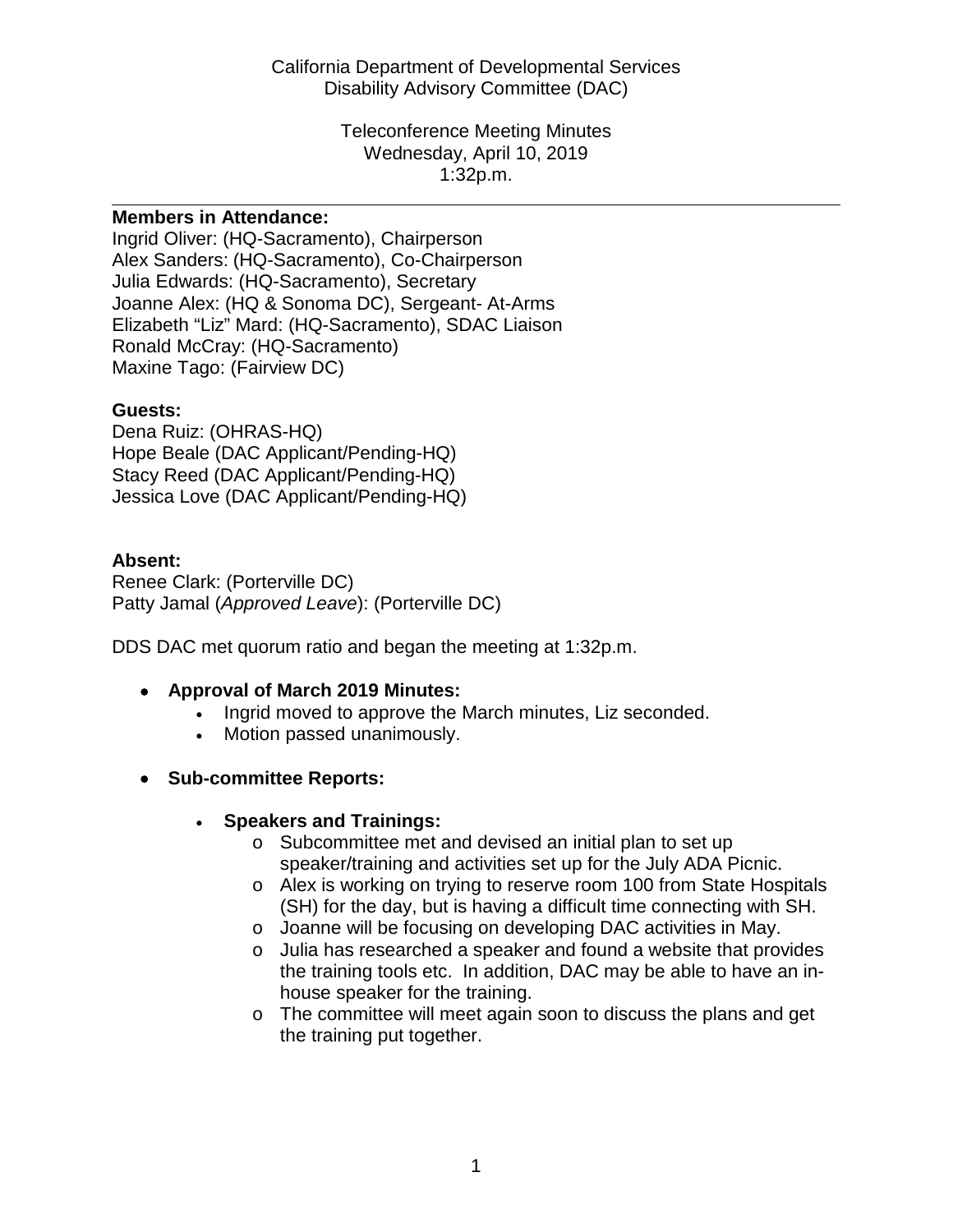Wednesday, April 10, 2019 1:32p.m. Teleconference Meeting Minutes

### • **DAC Recruitment and Renewals:**

- o Subcommittee met, reviewed and approved three of the four applications.
- o One of the staff no longer works for DDS, which is why they are not eligible to become a member.

 applications for appointment to the DDS Director. o DAC requested that Dena at OHRAS forward the new member

## • **Signage and Logo:**

o Ingrid will be taking to DDS Legal Department for approval.

### • **ADA Taskforce:**

- o Alex and Julia have met twice with the building manager at the monthly maintenance meeting to discuss the ADA compliance issues at the Bateson Building.
- o The building manager has been receptive to DAC working with her on these issues.
- and Julia do a sweep of the building, to let her know what is still o After the last building meeting, she said she would welcome Alex broken.
- o Alex and Julia conducted a thorough sweep and emailed a list of the current problems last week.
- o Once these issues are resolved, DAC will work with DDS customer support regarding the development of the maintenance ticketing system.

## • **DDS DAC Homepage:**

- o Ingrid, Liz and Julia met to discuss changes needed for the DAC Homepage.
- o Shared these changes/ideas with the DAC members.
- o Changes are as follows:
	- • Streamline existing content to make it easier to find the DAC application and DDS Director's Letter.
	- Addition of:
		- o Resource Library,
		- information on how to get a job if you have a disability o Breaking Barriers to Employment Link –with access to or how to hire people with disabilities,
		- o Disability and Advocacy Events page,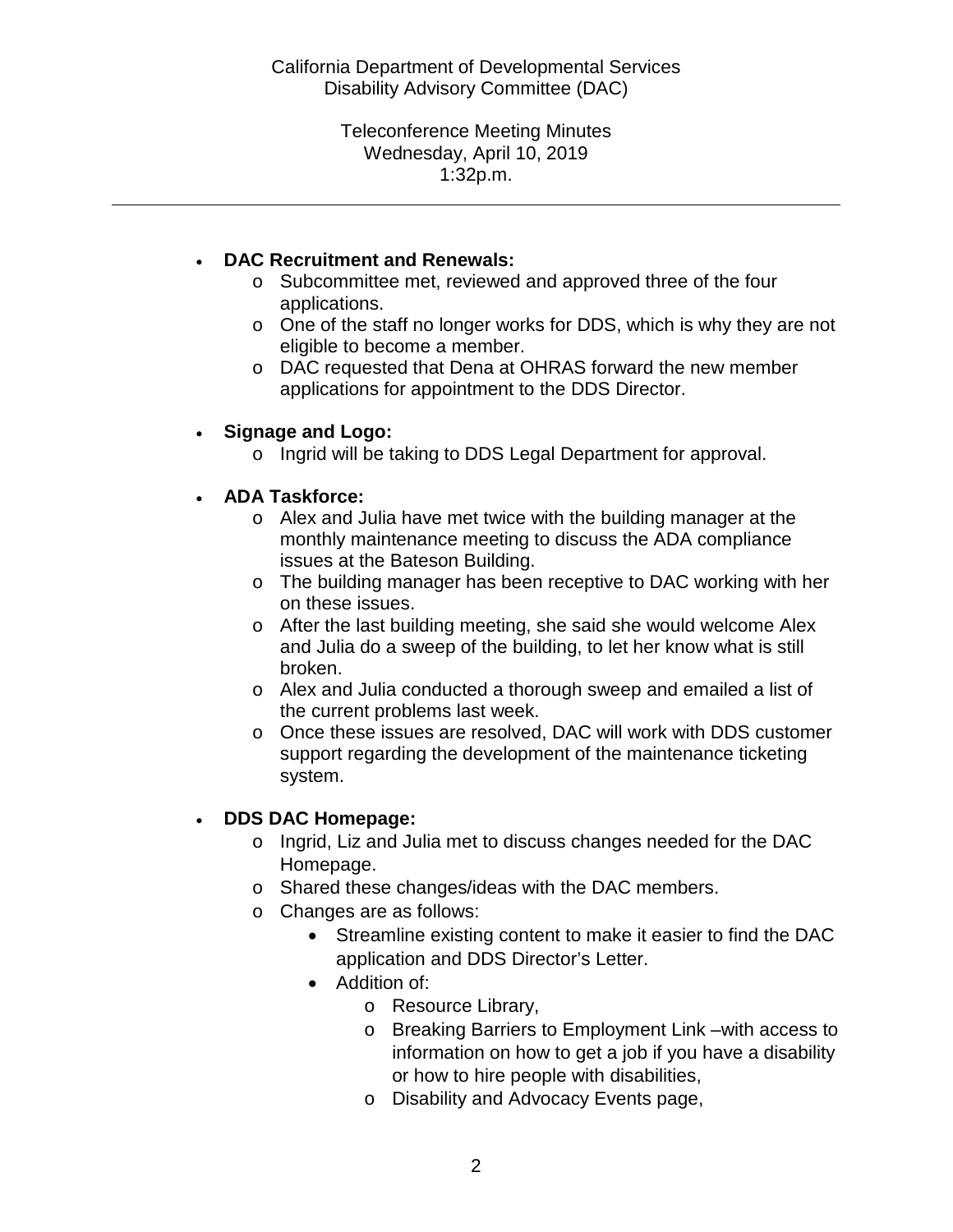Wednesday, April 10, 2019 1:32p.m. Teleconference Meeting Minutes

 o Julia will be running this by Joy Rosenquist, DDS DAC's legal consultant.

### • **Announcements:**

- membership. Ingrid accepted a director position in Early Start in Modoc • Ingrid Oliver, our current Chair announced her DAC resignation to the County. Ingrid; you will be missed, thank you for your many years of service to the DAC!
- **Old Business:** 
	- None
- **New Business:** 
	- disabilities, described in the CalHR Annual Workforce Analysis report. • Liz discussed the information regarding state agencies hiring people with
		- o DDS has a very low parity rate.
		- o DDS should be at 13%.
		- o DDS has been at 6-7% parity rate over the past several years.
		- oThis may be due to:
			- 1. Staff refusing to take the disability survey, for fear of revealing their disability,
			- 2. Staff not identifying as having a disability because they may assume the survey is regarding RC eligible disabilities,
			- 3. Staff not paying attention to the survey request, hence not completing it,
			- 4. DC staff not having email and/or computer, thus never getting the survey or taking it.
		- o DAC members discussed how DAC could assist with increasing these percentages in the next annual survey.
		- o DAC members also agreed that after the ADA annual picnic is set up, the "Speakers and Trainers" subcommittee would turn their attention to working with DDS HR and OHRAS staff to help train staff on the importance of the annual survey.
		- o DAC members also discussed that DAC can provide information on the survey at the ADA picnic to staff.
		- to learn how to increase the number of LEAP applicants at DDS. o DAC members also discussed the LEAP program. DAC would like
	- DAC will participate in the annual "Bring your Child to Work Day" on April 25, 2019. DAC members Liz, Alex and Ingrid volunteered to work the table that day; providing kids with disability awareness activities.